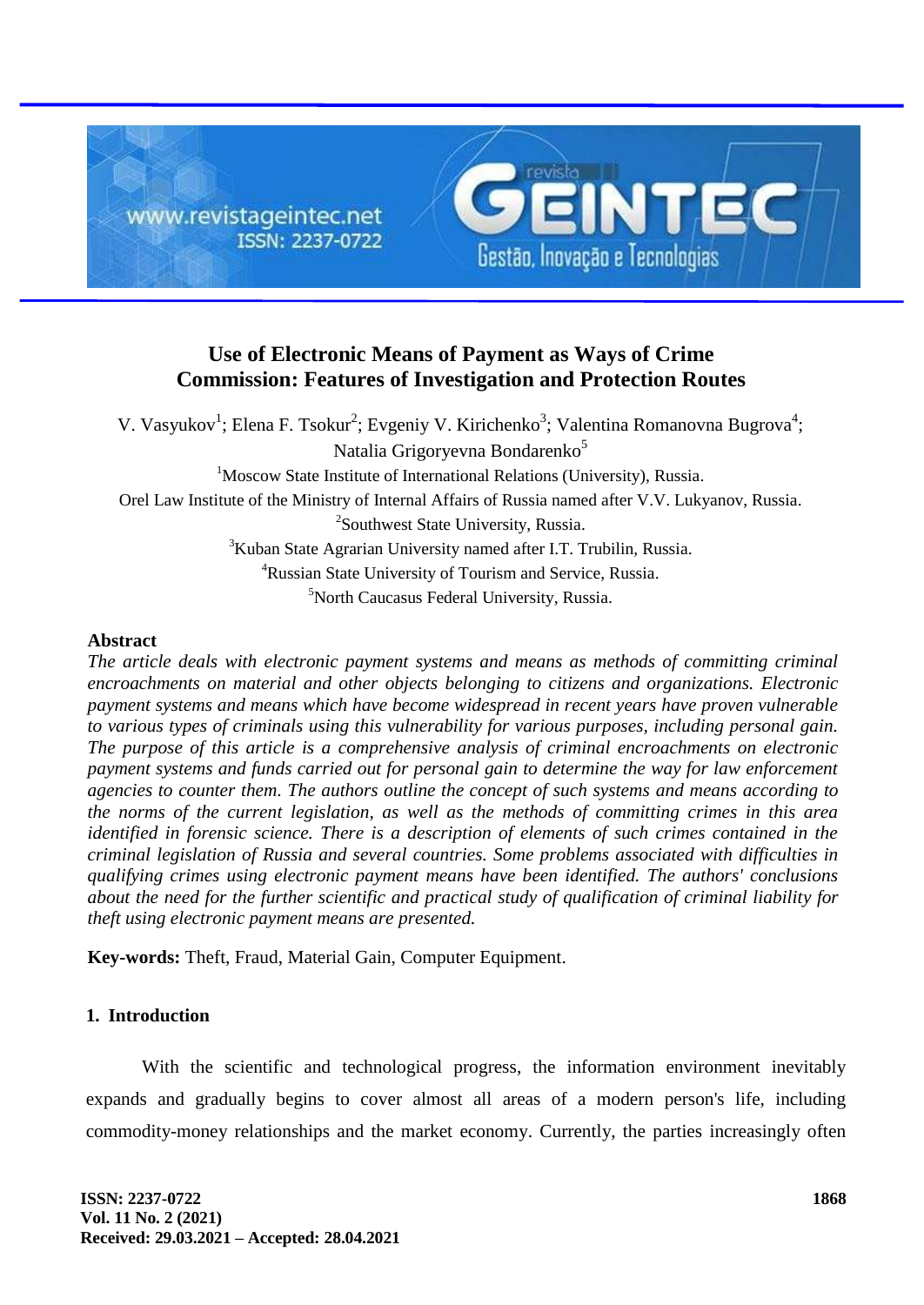pay for transactions with deposit or credit cards or the contactless payment method, as well as using mobile devices with pre-installed software [21, 23]. For example, the Android operating system and IOS for smartphones, tablets, and watches contain software that allows one to pay for goods and services by bringing a mobile device next to a cash register. Criminal actions using electronic means of payment (EMP) do not lag behind, trying to develop and keep up with the information and computing environment of a modern, comprehensively developed society. The latest trend in modern society is the improvement of the forms and types of theft aimed at bank cards, electronic wallets, and other electronic payment systems (EPS), among which fraud is in the lead.

The number of cases of fraud and theft related to electronic payments is growing steadily [1]. Moreover, at the present stage, there are already cases of cyberattacks that have led to very serious consequences for consumers. For example, in 2016 in the UK 9,000 accounts of Tesco bank customers were hacked and £2.5 million was stolen [2] (another source mentioned 20 thousand accounts [3]). Furthermore, due to the cyber attack, the bank's clients were unable to carry out online transactions for 48 hours [3]. In India, 3.2 million debit cards were also attacked in 2016. As a result, it was necessary to change the security codes of all hacked cards since clients could lose their money due to the fraudsters' actions [4].

In recent years, the Bank of Russia has also recorded a sharp increase in unauthorized transactions with bank customers' accounts. In most cases, these operations occur through spoofed telephone numbers using social engineering [22].

Crime makes progress and quickly responds to the innovations introduced in society while improving the methods and means of committing theft, the subject of which is electronic, non-cash money, money in Internet wallets, and other EPS. The means of committing fraud using EPS are becoming more sophisticated, and the methods of such attacks are also diverse, developing in parallel with the information-computer, electronic-digital environment of modern society.

Therefore, the issue of personal security and protection of personal data remains an urgent problem today. An increasing number of people are involved in fraudulent schemes, and the number of victims from the less protected layers of the population – the retired – is growing. This issue has long been the subject of debate in scientific circles and, as a result, requires careful research. The problems associated with combating crimes committed using electronic payment means have been considered by many scientists. Among the many studies available in the public domain, it is worth noting the works by E.D. Pidusov [5], N.V. Olinder [6], and E.A. Markova [7]. However, the emergence of more payment methods and schemes, the use of high-tech payment solutions accompanied by the emergence of new criminal schemes requires constant monitoring by regulators,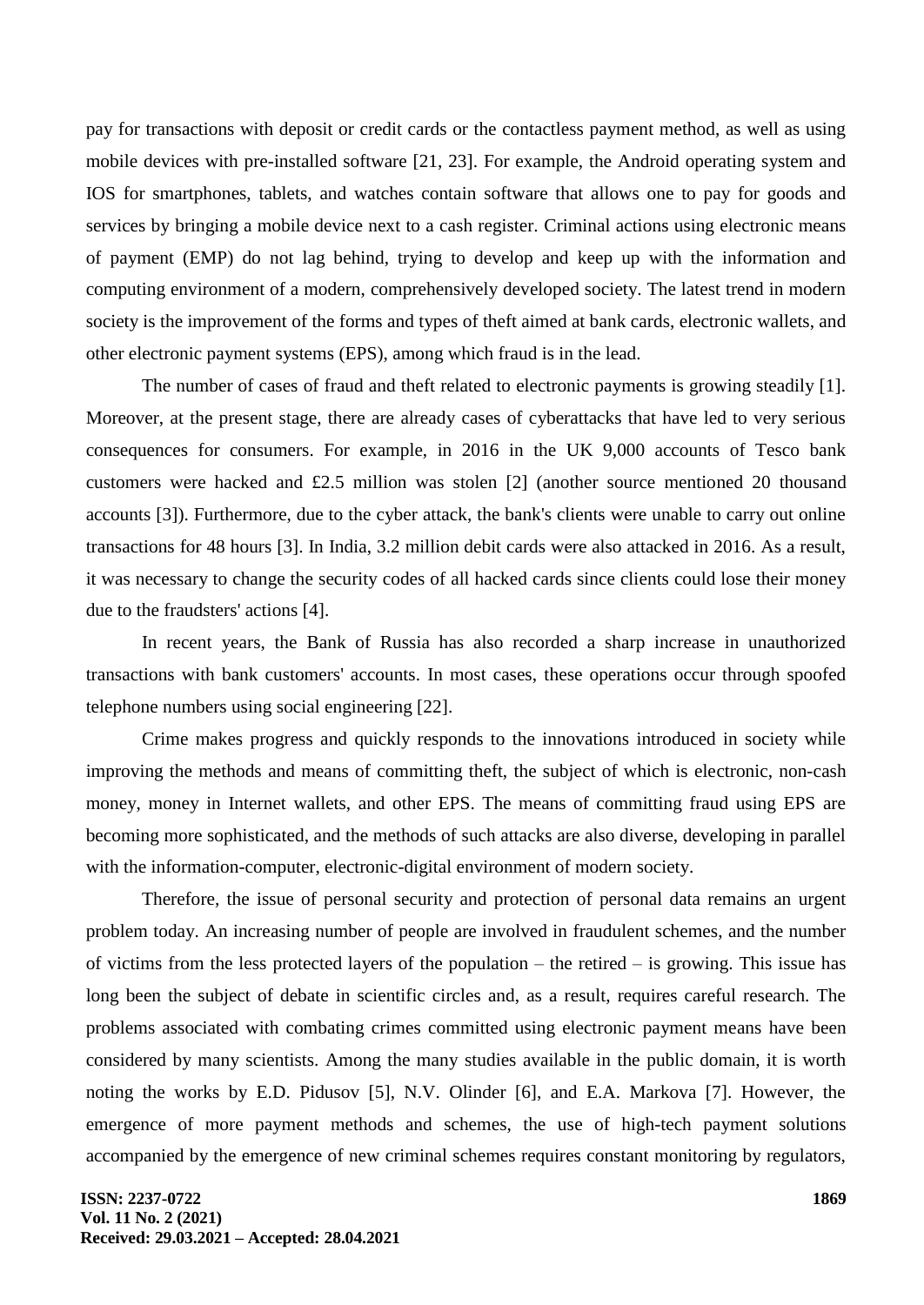caution from users, and the search for both technical protection opportunities and legal protection of the relevant relationships from the scientific community. Thus, there is no doubt about the demand for and the relevance of new scientific developments in the legal security of EPS and funds. Research hypothesis. Currently, the establishment of specific elements of the crime that entail criminal liability for theft committed using computer technology in EPS does not seem justified.

#### **2. Methods**

When conducting research within the framework of this study, the dialectical method of cognition of reality became the fundamental method. Moreover, we used the methods of analysis and synthesis, statistical, formal legal, and comparative legal methods. The theoretical framework of this study was the works by researchers in the field of criminal law and forensic science. The regulatory framework included the criminal legislation of Russia and the developed countries of the world, regulations governing the use of EMP. The study used statistical data presented, among other things, on the official websites of Russian government agencies.

#### **3. Results**

Currently, the service of credit, financial, and banking institutions allows one to carry out payment transactions remotely, manage accounts from any part of the planet using the Internet (Internet banking, mobile banking, etc.), a contactless payment method, and specialized software installed on mobile devices. The concept of "EMP" is used both in relation to payment cards and computer services, such as programs "Yandex.Money", "Webmoney", "Qiwi", etc., Internet banking systems, various electronic media using technologies of contactless payment, etc. The term "EMP" was enshrined in Article 3 of the Federal Law № 161-FZ dated 27 Jun. 2011 "On the National Payment System" [8] (hereafter – Payment System Law) and understood as "an instrument and/or a method that allows a money transfer operator's customer to prepare, certify, and send funds transfer instructions within the framework of applicable forms of cashless transfers using information and communication technologies, electronic data media, including payment cards, and other technical devices". However, the current legislation does not regulate all types of payments using electronic instruments and EMP. In particular, payments in online games, as well as the use of cryptocurrencies, remain outside the scope of legal regulation. The activity of EPS and the performance of legal actions of clients there is formalized by the adoption of regulations and the signing of agreements in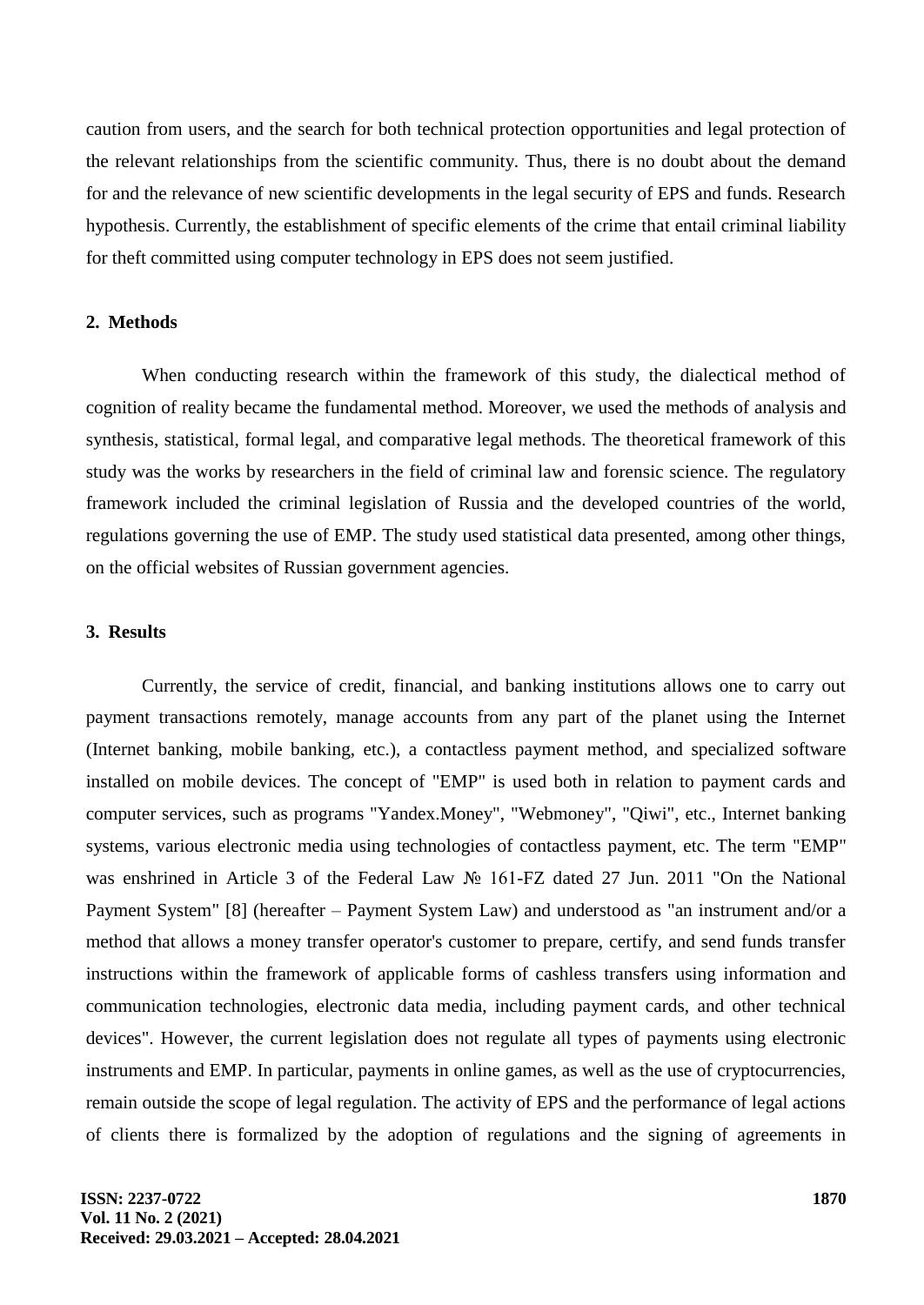electronic form, which are equivalent to those drawn up in a simple written form and certified by the client's signature. The low level of control over such operations by the state leaves this system vulnerable to illegal encroachments. Among them, thefts committed in the field of electronic payments hold a prominent place [5].

One of the most important elements of the forensic characterization of crimes committed using EMP is how the crimes are committed. In the considered category of crimes, two main ways of their commission can be distinguished: - exploitation of the vulnerability in EMP not associated with illegal use of the legitimate user's account data; - unlawful (illegal) use of the account that belongs to a legal user of EMP. Considering the first method, vulnerability is a property that characterizes the likelihood of damage to the payment system by various external factors (means) [5]. The possibility of using (exploiting) the EMP vulnerability arises because this software and hardware system is formed by numerous subsystems and interacting computer networks, which creates an extremely complex operating environment where developer errors, the effects of incorrect interaction of subsystems, etc. are possible. Criminals successfully use these identified features of the functioning of EMP, preparing and directly committing their criminal acts [9]. For example, to commit one of the crimes, cybercriminals conducted extensive research, examining more than 50 payment gateways (services that authorize transactions, for example, "Yandex.Checkout") in an EPS [10]. As a result, the way of committing a crime using EMP becomes extremely complex and consists of several stages: preparatory, working, and final. At the preparatory stage, hackers search for vulnerabilities. To do this, the offenders must have sufficiently deep knowledge in the field of both the general technology of EMP functioning and its software and hardware features. Once vulnerabilities are discovered, these vulnerabilities are tested. Another feature of this type of crime is that, having discovered vulnerabilities in the operation of the EPS and developed the appropriate software that allows them to be exploited, criminals often sell their results as an instrument of committing crimes to other interested parties using specialized closed forums of hackers. At the working stage, the identified vulnerability is exploited without the illegal use of a legal user's account data [5]. Digital currency from the user's account is transferred to temporary accounts in the same or different EPS. After that, there is a chance to cash these funds. The purpose of the final stage is the withdrawal of funds from the EPS by members of the criminal group, who subsequently distribute the money among themselves. However, as N.V. Olinder notes, in most cases, criminals anonymously resell stolen funds at an undervalued rate to hide the traces of their criminal actions [6].

The second way is the unlawful use of the access details that belong to the legal user of the EPS. This method is most common due to insufficient attention of EMP owners to the safety of their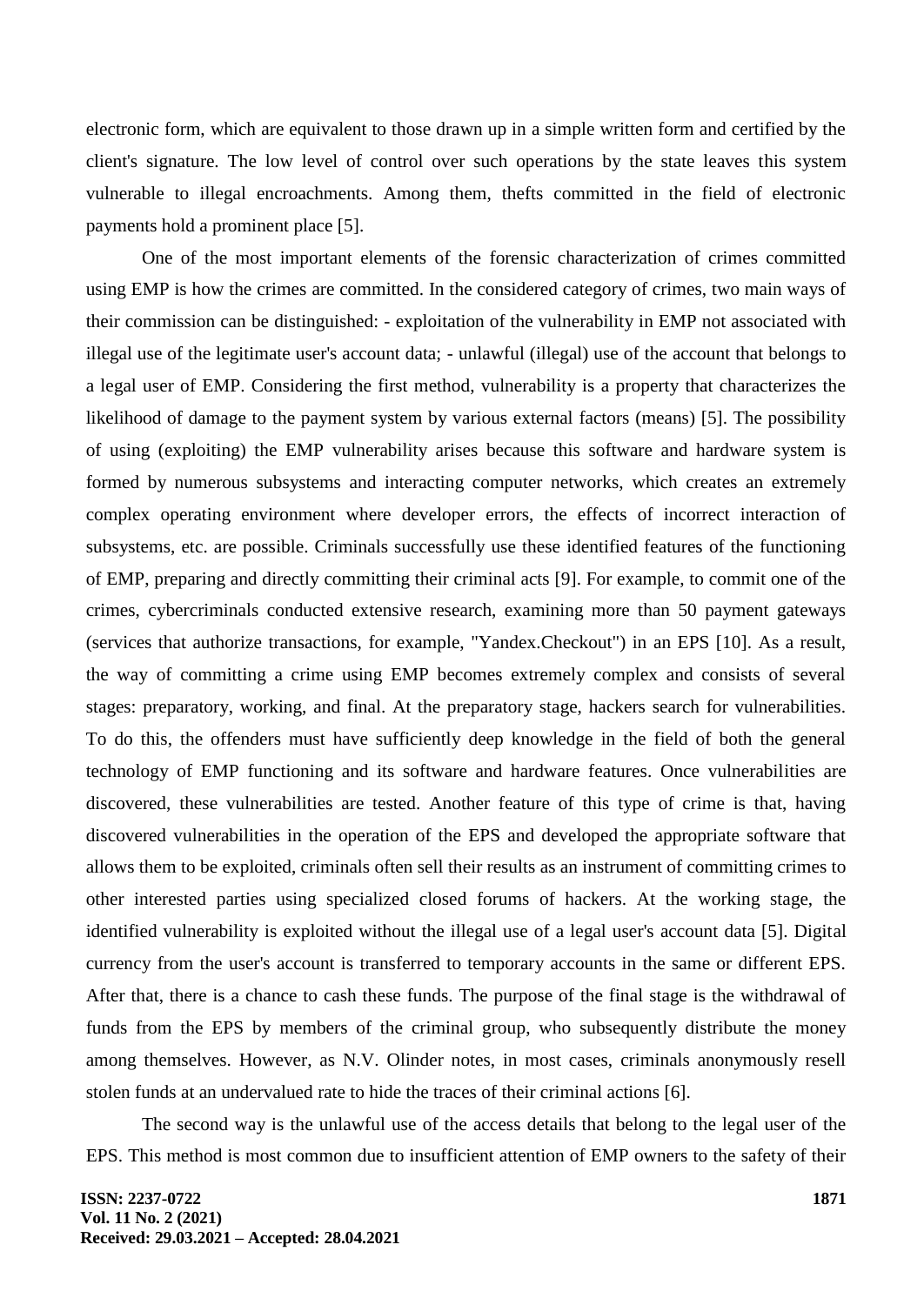account data. At the preparatory stage, cybercriminals infect a user's computer with malicious software. Then the process of the secret collection of confidential computer information begins, including data on the password and login of the account of the EPS. The received data on the details that belong to the legal owner of the EMP and the stolen account data of other clients of this system are arranged in a special array. Such arrays are sold to other members of the criminal group who carry out the withdrawal of money from the system through the direct commission of a cybercrime [11]. At this stage of committing a crime by the considered method, there is no need for in-depth knowledge of the technology of EPS operation, especially of their server part, since the user's computer is attacked, and not the payment system itself. It is from the user's computer that the access details for the electronic account are entered, and it is on this computer that key files are stored containing the specified details in the encrypted form [12]. In the process of preparing to commit a crime, criminals only need to obtain the most basic information about the functioning of the most common operating systems and applications. Due to the use of counterfeit software by many EMP owners, which is never updated (or is updated rarely, from time to time), it becomes extremely vulnerable to a wide range of malware. At the preparatory stage, criminals remotely diagnose the computer's software environment. After that, considering the identified features of this environment, criminals select suitable malicious programs that will be used at the next (working) stage to commit criminal acts or as a basis for the development of a new malicious program capable of performing the required functions. At the working stage, with the help of a malicious program (programs), criminals receive the access details of a legal user of the EPS [5]. It should be noted that hundreds of computers can be infected by malware. As a result, criminals have access to a whole array of account data for various EPS, which are usually sold on closed hacker forums. Anonymous purchasers of information about the username and password of a user account use this data to illegally transfer digital currency on a legal user's behalf to temporary accounts in this or another EPS. After that, criminals can cash the stolen funds at any time [5].

Criminal law considers the issue of qualification of the above methods of theft using EMP as follows. Thus, for example, if the data could be obtained as a result of hacking technical means and used to obtain funds, then the legislator defines this act as fraud in the field of computer information (Article 159.6 of the Criminal Code of the Russian Federation [13]). Fraud will also occur when the person who stole non-cash funds used any confidential information, thanks to which the person managed to get access to these funds (Article 159.3). It is also considered fraud when an attacker gains access thanks to a bank employee. If the criminal act was committed with the help of any data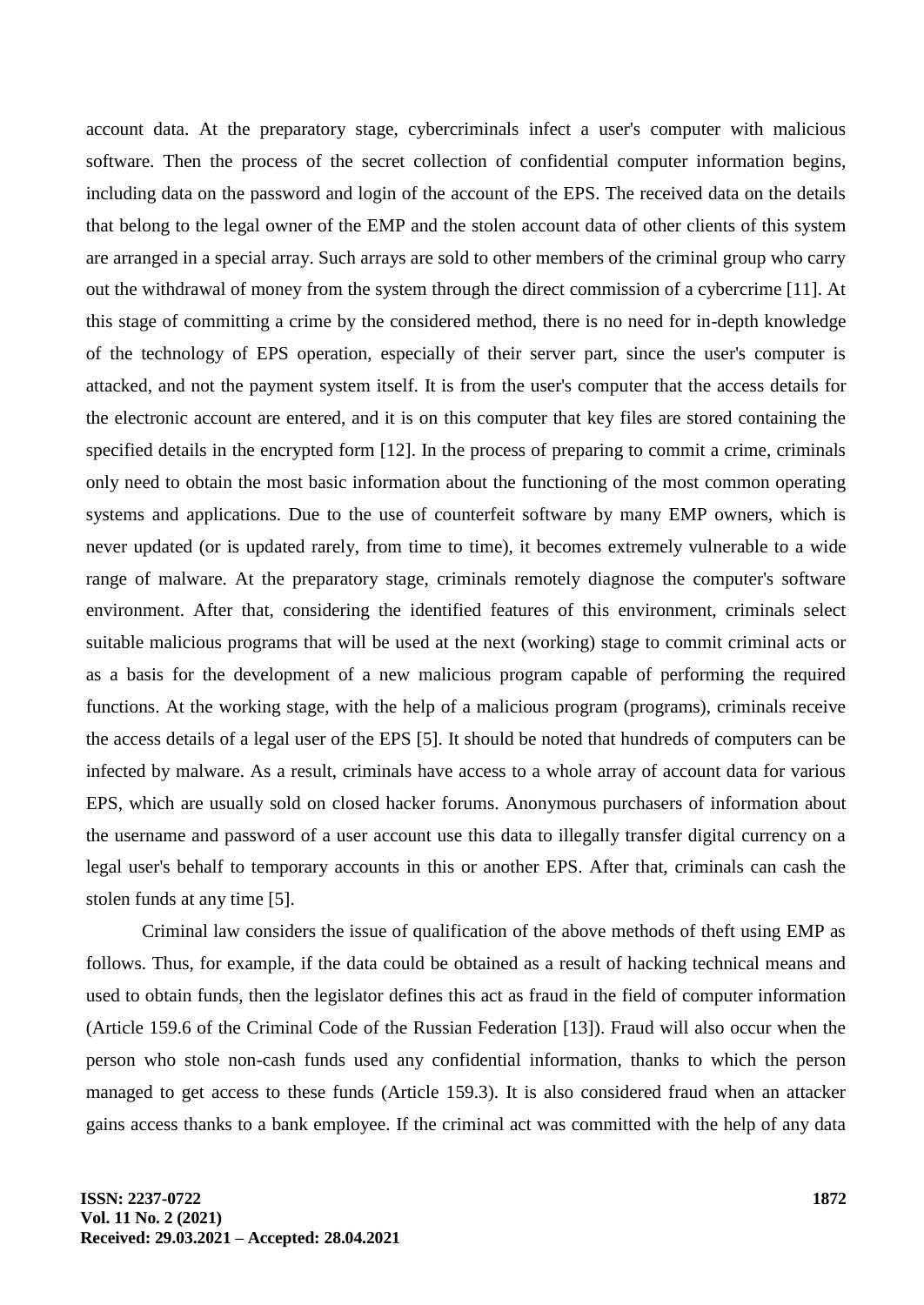of the account holder, then the act qualifies as theft. This is the position expressed by the Supreme Court of the Russian Federation in the Plenum resolution dated 30 Nov. 2017 № 48 [14].

It also indicated that the fraud should be recognized as completed from the moment when the stolen property came into the possession of the perpetrator and the latter received a real opportunity to use or dispose of the property as their own. Moreover, the Plenum also indicated that a person received such an opportunity only when electronic funds were credited to their or another person's account. With the combination of these circumstances, the fraud was considered completed.

In this case, the wording of Article 159.6 of the Criminal Code of the Russian Federation seems unclear. Article 159 defines fraud as "theft of someone else's property or the acquisition of the right to someone else's property by deception or abuse of trust". Article 159.6 describes an activity that does not contain elements of the act specified in paragraph 1 of Part 1 of Article 159 – this is a hacking of the payment system and theft of property without any communication with the victim, there is no deception or abuse of someone's trust. Therefore, such an act is theft, and the corresponding wording is more suitable for Article 158 (theft). Furthermore, the disposition of Article 159.6 competes with some dispositions of articles of Chapter 28 where the interest in personal gain is indicated as a qualifying feature (part 2 of Article 272, part 3 of Article 273). These inconsistencies may contribute to improper enforcement and should be eliminated by the legislator.

## **4. Discussion**

Due to the noted shortcomings in the qualification of theft with the use of EMP in Russian criminal law, the criminal law regulation of similar theft in international practice is of interest.

In the United Kingdom, various statutes establish liability for computer crimes: the Computer Misuse Act, the Telecommunications (Fraud) Act, the Electronic Communications Act, and the Personal Data Protection Act, the Television Licenses (Disclosure of Information) Act, and the Social Security Fraud Act [15]. However, none of the statutes above directly establishes responsibility for theft in the field of computer information. The Computer Misuse Act provides for liability for unauthorized access to computer material; unauthorized access with the intent to commit or facilitate the commission of further offenses; unauthorized actions with the intent to cause damage in relation to a computer malfunction, etc.; unauthorized actions that cause or create a danger of significant damage; manufacture, supply or receipt of products for use in the above offenses. In other words, in different cases computer information could be the subject of a crime, the object of a crime, finally, a means, a method of committing a crime.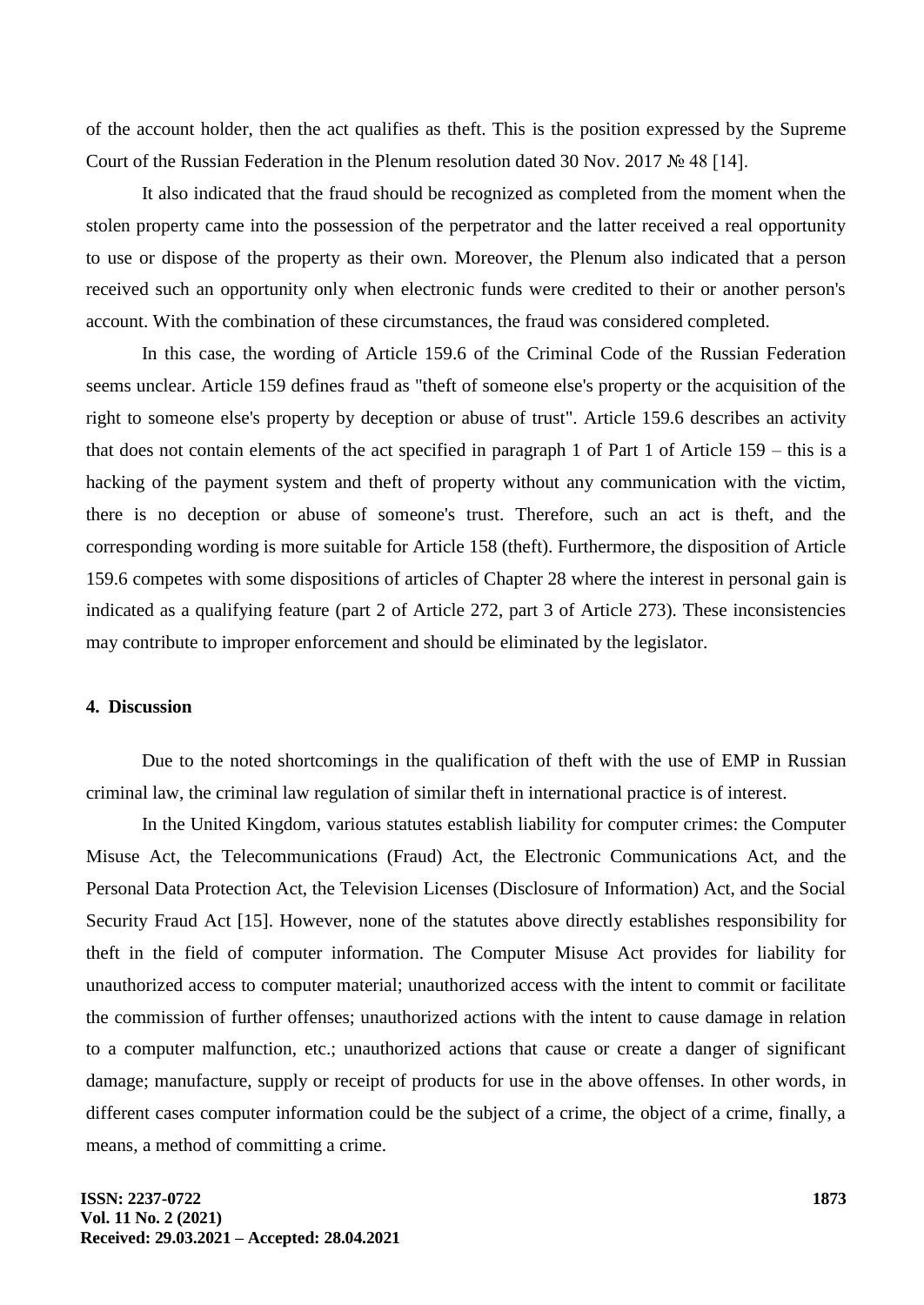In 1986, the United States passed the Computer Fraud and Abuse Act. Section 1030, Chapter 47, Title 18, of the US Code which established liability for fraud by accessing a computer became part of that Act [16]. According to this norm, criminal liability arises for access to a computer carried out with fraudulent intentions, and its use to obtain anything of value through fraud, including illegal use of computer time worth more than 5 thousand dollars during the year, that is, without paying for use computer networks and services. Thus, by US legislation, computer fraud is delimited from traditional fraud. Its essence is access to a computer and the use of a computer.

In the French Criminal Code, the rules providing for liability for computer crimes are contained in two books. Thus, the second book "On Crimes and Misdemeanors against the Person", containing the chapter "On Attacks on the Person", includes elements of such crimes as illegal actions with personal data in telecommunications systems. The third book "On property crimes and misdemeanors" contains the chapter "On encroachments on automated data processing systems", the norms of which provide for criminal liability for its illegal use. Therefore, personal data, as well as telecommunication systems, are subject to criminal law protection. The French Criminal Code does not contain special rules on thefts committed with the use of computer information [17].

In the Criminal Code of the Federal Republic of Germany, computer fraud is a separate crime, paragraph 263a establishes responsibility for actions to obtain unlawful material gains for oneself or a third party, which harm another person's property by influencing the result of computer data processing by creating incorrect programs, using wrong or incomplete data, unauthorized use of data or other unauthorized influence on the data processing. In this case, computer information acts as a way of committing theft [18].

Article 246-11 of the Penal Code of Japan includes liability for the unlawful gaining of profit by making an electromagnetic record that is contrary to the truth. Namely, it is established that a person who, by submitting falsified information or an illegal command to a computer used in another person's professional activities, has provided for use in conducting another person's affairs an electromagnetic record contrary to the truth regarding the acquisition, loss or change of property rights and thus acquired an illegal property benefit or allowed this to another person, is punishable by imprisonment with forced physical labor for a period not exceeding 10 years [19]. Moreover, in Japan, illegal hacking into computer systems and information networks for theft, damage to information, as well as use to generate income and cause damage to legitimate owners, is criminalized in the 2000 Law on Unauthorized Computer Access.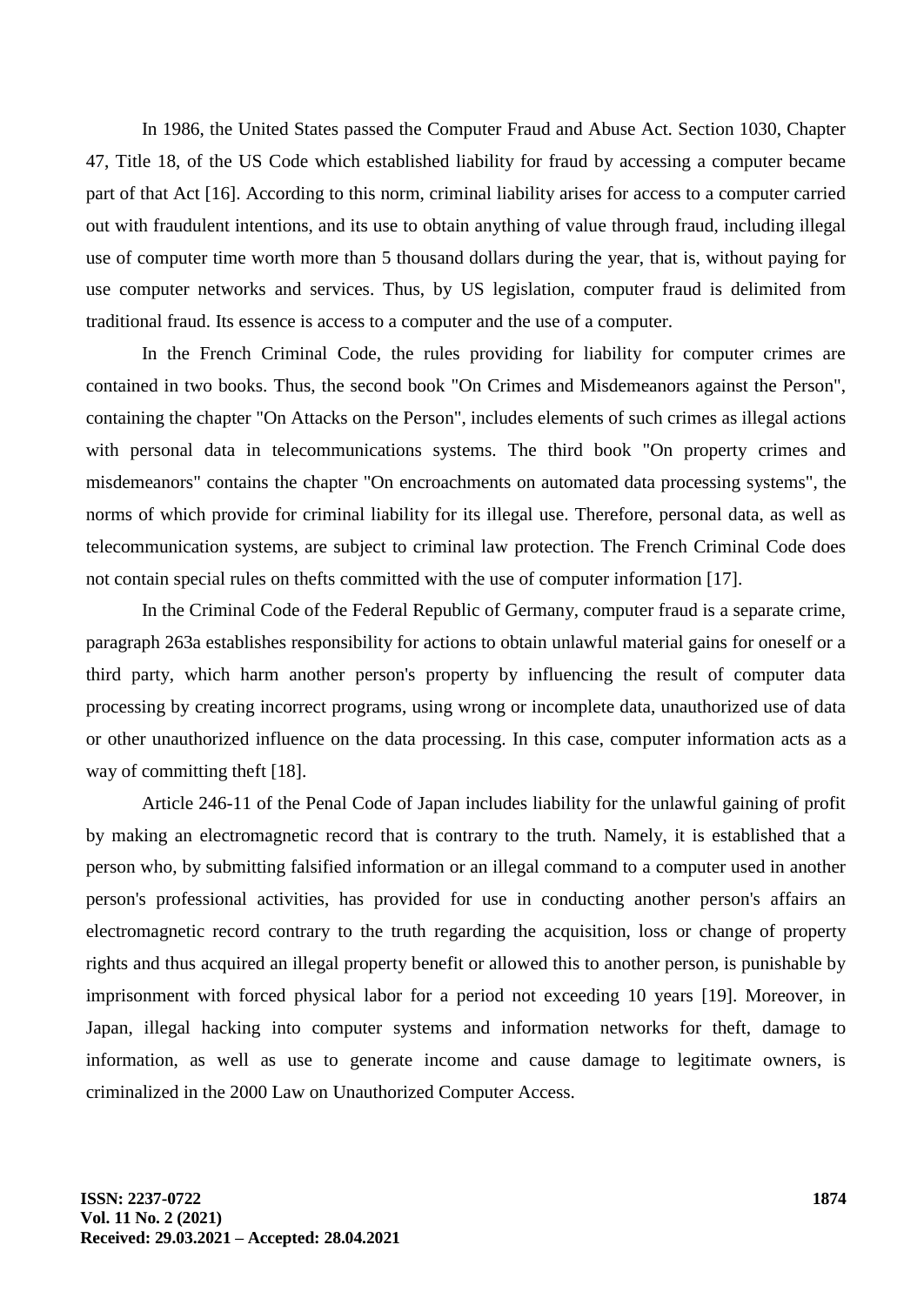The application of the approach when criminal liability is provided for not only by the criminal code but also by a special law, according to O.S. Guzeeva, would be an efficient measure to combat crimes committed in the Russian segment of the Internet [20].

Therefore, at present, different approaches are used in the criminalization of thefts committed using computer information. Some countries, for example, the US, the UK, and France use general rules on property crimes in relation to theft through unauthorized access to EMP with the application of provisions reflecting the constituent elements of acts such as unauthorized access, interference with personal data, and other information security crimes. In other countries, such as the Federal Republic of Germany and Japan, thefts committed using computer information form separate elements in the system of property crimes. Most of such acts are recognized as theft in the form of fraud and are prohibited either by the main criminal law of the country, or special law, or both.

As for the qualification of theft committed by influencing EPS in the legal field of the Russian Federation, it seems appropriate to reason as follows. To steal someone else's property or obtain the right to it, a hacker penetrates computer systems, real data streams which are not a place for storing property but only allow access to the property when certain actions are performed. The property does not come to the perpetrator's disposal with the owner's consent but secretly from the owner. The fact of such transfer of property does not indicate that the victim is misled, deceived, and personally transfers their property. Illegal actions in information networks, the introduction of viruses, alteration of computer data "force" the program to function differently eliminate obstacles to turning other people's property into the hacker's possession and do not induce the victim to transfer what belongs to the hacker. Under such circumstances, actions aimed at illegally taking possession of property or acquiring the right to the property, carried out using computer information cannot be recognized as fraud but should be qualified as theft in the form of larceny. In this regard, it seems necessary to additionally qualify such an act as larceny. However, the legislator does not notice the erroneous design of the current criminal law, which establishes responsibility for thefts committed using computer information. To resolve issues of qualification of the relevant socially dangerous acts in the simplest way, it is proposed to exclude the provision of Article 159.6 of the Criminal Code of the Russian Federation and the criminal law prohibition to be formulated more abstractly.

# **5. Conclusion**

Therefore, the following conclusions can be drawn. The development of EMP and EPS that ensure modern property turnover along with vulnerabilities in their technical security, create a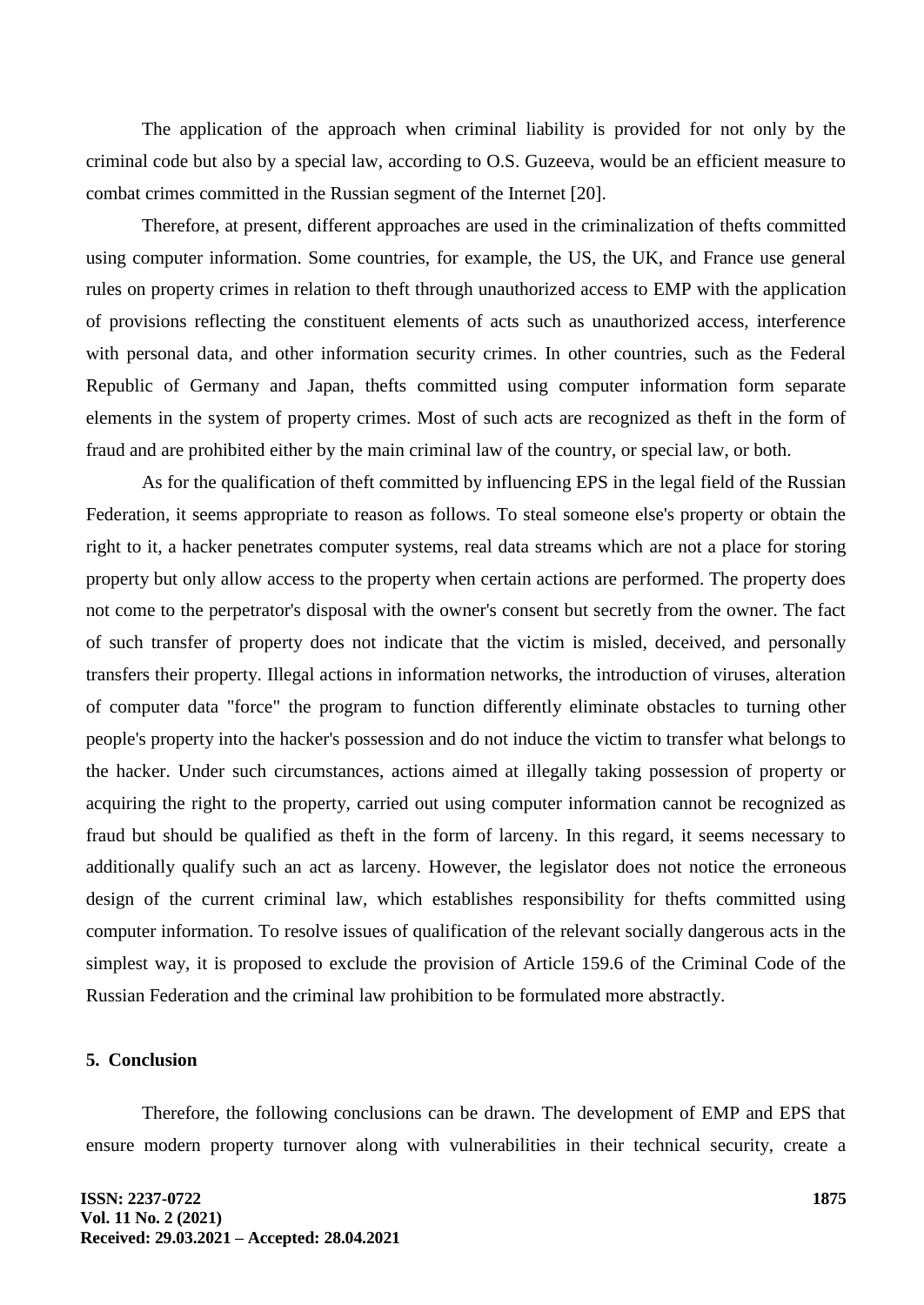favorable environment for the actions of criminals who use the knowledge in the functioning of these systems and means to take possession of other people's property. In forensic science, the classification of such crimes has been carried out, the means of committing them have been disclosed, methods have been developed for detecting traces of the commission and searching for criminals. At the same time, criminal legislation cannot keep up with high-tech and innovative EPSs and, as a rule, does not reflect all the features of criminal encroachments on EMP and EPS. Therefore, the correct approach for the legislator to the formulation of norms on criminal liability seems to be more abstract, combining general norms on property crimes related to the use of EMP, with the formulation of general concepts reflecting the use of computer hardware and software to commit such acts. Thus, the hypothesis of the study appears to be proven.

## **References**

Achord, S., Chan, J., Collier, I., Nardani, S., & Rochemont, S. (2017). *A Cashless Society: Benefits, Risks and Issues* (Interim paper), Institute and Faculty of Actuaries, 149.

Treanor, J. (2016). *Tesco Bank Cyber-Thieves Stole £2.5m from 9,000 People.* The Guardian.

Morrison, C. (2018). *Tesco Bank Fined £16.4m over Cyber Attack.* Independent.

Shukla, S., & Bhakta, P. (2016). 3.2 Million Debit Cards Compromised; SBI, HDFC Bank, ICICI, YES Bank and Axis worst hit. *The Economic Times. E-Paper*.

Pidusov, E.D. (2020). Forensic analysis of crimes committed with the use of electronic payment systems. *Vestnik Voronezhskogo instituta MVD Rossii.* 4, 224-229.

Olinder, N.V. (2014). Typical means of committing crimes with the use of electronic payment means and systems. *Ekspertkriminalist, 1,* 13.

E.A. Markova, E.A. (2020). Issues of qualification of fraud with the use of electronic payment means. In the collection: Law enforcement activities of the internal affairs bodies in the context of modern scientific research. *Proceedings of the regional scientific and practical conference.* Compiled by A.A. Sarsenova, E.Kh. Mamedov. 139-142.

*Federal Law "On the National Payment System"* (as amended on 22 Dec. 2020) (in force from 1 Jan. 2021) - http://docs.cntd.ru/document/902286143

Repin, M.E. (2018). Ways of committing fraud with the use of bank cards. Forensic science in the context of the development of the information society (59<sup>th</sup> annual forensic readings): *proceedings of the international scientific and practical conference.* M.: Akademiya upravleniya MVD Rossii, 238.

*Capturing data: how money is stolen from bank cards.*

https://www.gazeta.ru/tech/2019/07/30/12543445/skimming.shtml

*The Archive of the Sverdlovsk District Court of Kostroma.* Criminal case № 1-448/2016. https://rospravosudie.com/courtsverdlovskij-rajonnyj-sud-g-kostromy-kostromskayaoblast-s/act-535682824/